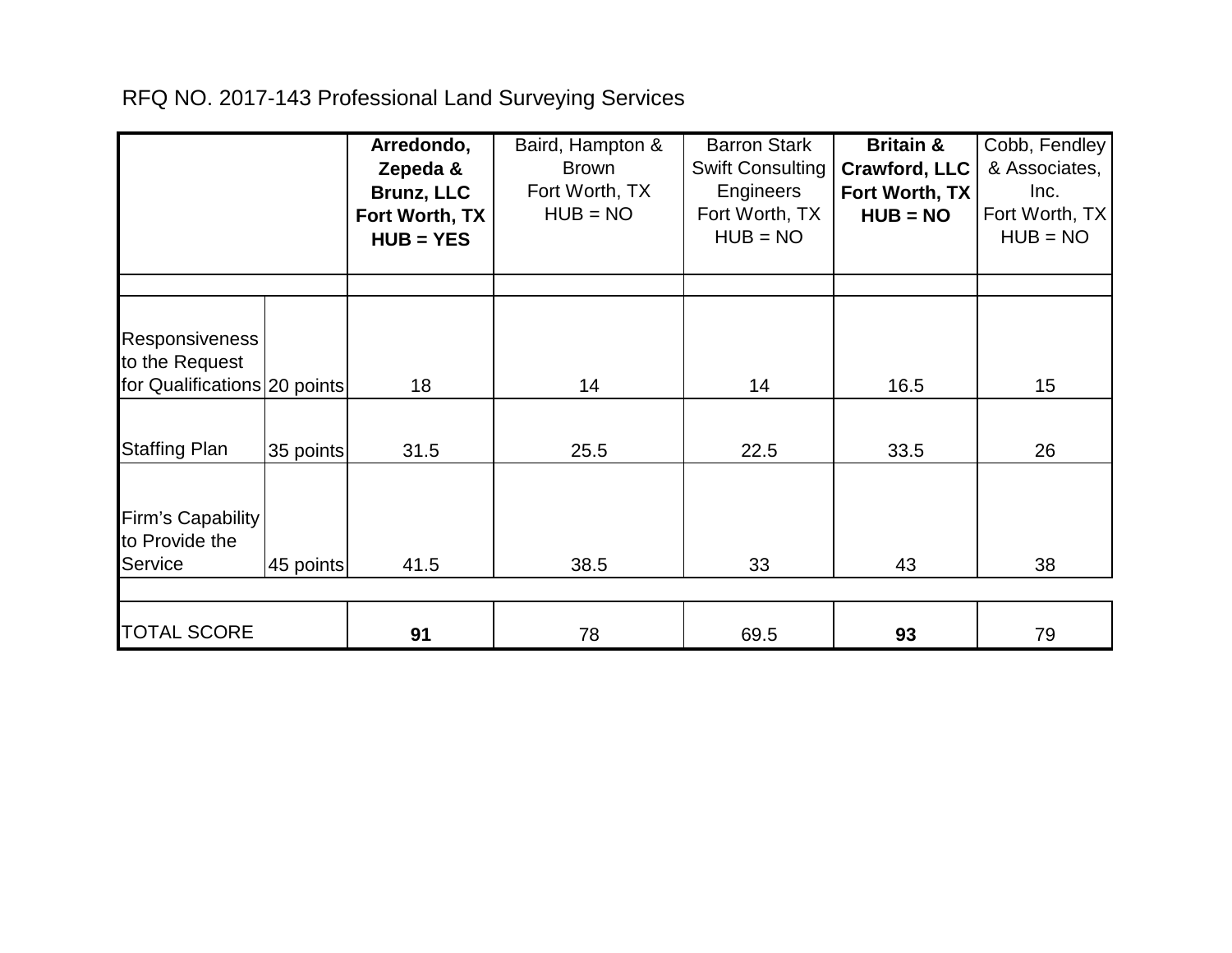|                              |           | <b>JQ</b>       | Lina T. Ramey and         | Marshall         | Nathan D. Maier | Neel-Schaffer |
|------------------------------|-----------|-----------------|---------------------------|------------------|-----------------|---------------|
|                              |           | Infrastructure, | Associates, Inc.          | Lancaster &      | Consulting      | Arlington, TX |
|                              |           | <b>LLC</b>      | <b>Farmers Branch, TX</b> | Associates, Inc. | Engineers, Inc. | $HUB = NO$    |
|                              |           | Fort Worth, TX  | $HUB = YES$               | Hurst, TX        | Dallas, TX      |               |
|                              |           | $HUB = YES$     |                           | $HUB = YES$      | $HUB = YES$     |               |
|                              |           |                 |                           |                  |                 |               |
|                              |           |                 |                           |                  |                 |               |
|                              |           |                 |                           |                  |                 |               |
| <b>Responsiveness</b>        |           |                 |                           |                  |                 |               |
| to the Request               |           |                 |                           |                  |                 |               |
| for Qualifications 20 points |           | 18              | 17.5                      | 16               | 16              | 17.5          |
|                              |           |                 |                           |                  |                 |               |
| <b>Staffing Plan</b>         | 35 points | 32.5            | 32.5                      | 29.5             | 28              | 31            |
|                              |           |                 |                           |                  |                 |               |
| Firm's Capability            |           |                 |                           |                  |                 |               |
| to Provide the               |           |                 |                           |                  |                 |               |
| Service                      | 45 points | 42              | 42                        | 39.5             | 37.5            | 41            |
|                              |           |                 |                           |                  |                 |               |
| <b>TOTAL SCORE</b>           |           | 92.5            | 92                        | 85               | 81.5            | 89.5          |
|                              |           |                 |                           |                  |                 |               |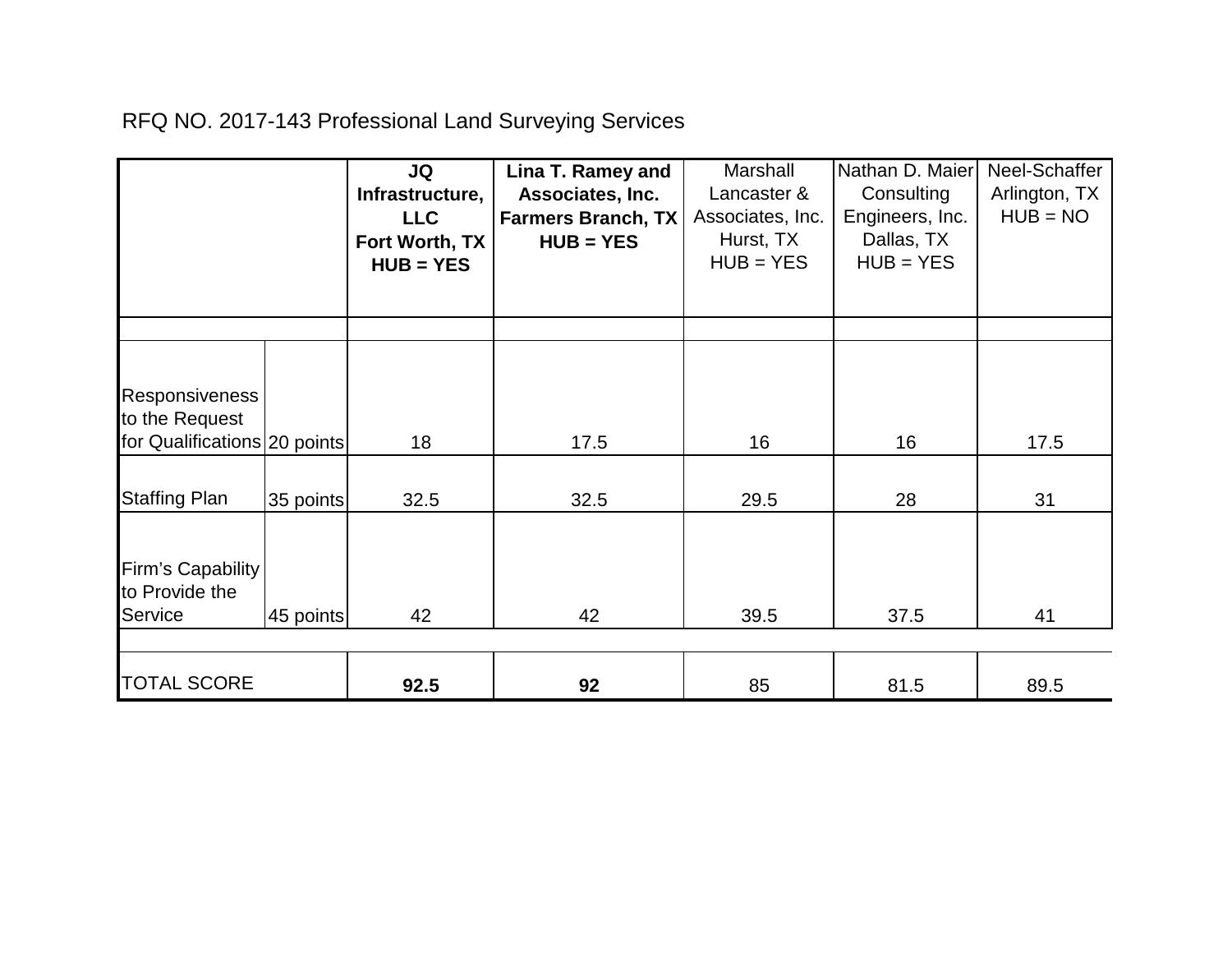|                       |           | Criado &    | Gorrondona &   | <b>HALFF</b>   | Hayden            | Herbert S.          |
|-----------------------|-----------|-------------|----------------|----------------|-------------------|---------------------|
|                       |           | Associates, | Associates,    | Associates,    | Consultants, Inc. | <b>Beasley Land</b> |
|                       |           | Inc.        | Inc.           | Inc.           | Dallas, TX        | Surveyors, LP       |
|                       |           | Dallas, TX  | Fort Worth, TX | Fort Worth, TX | $HUB = YES$       | Fort Worth, TX      |
|                       |           | $HUB = YES$ | $HUB = YES$    | $HUB = NO$     |                   | $HUB = NO$          |
|                       |           |             |                |                |                   |                     |
|                       |           |             |                |                |                   |                     |
| Responsivenes         |           |             |                |                |                   |                     |
| s to the              |           |             |                |                |                   |                     |
| <b>Request for</b>    |           |             |                |                |                   |                     |
| <b>Qualifications</b> | 20 points | 18          | 18             | 17.5           | 16.5              | 12.5                |
|                       |           |             |                |                |                   |                     |
| <b>Staffing Plan</b>  | 35 points | 31.5        | 31.5           | 32.5           | 27.5              | 22                  |
|                       |           |             |                |                |                   |                     |
| Firm's                |           |             |                |                |                   |                     |
| Capability to         |           |             |                |                |                   |                     |
| Provide the           |           |             |                |                |                   |                     |
| Service               | 45 points | 41.5        | 41             | 43.5           | 34                | 30                  |
|                       |           |             |                |                |                   |                     |
| <b>TOTAL</b>          |           |             |                |                |                   |                     |
| <b>SCORE</b>          |           | 91          | 90.5           | 93.5           | 78                | 64.5                |